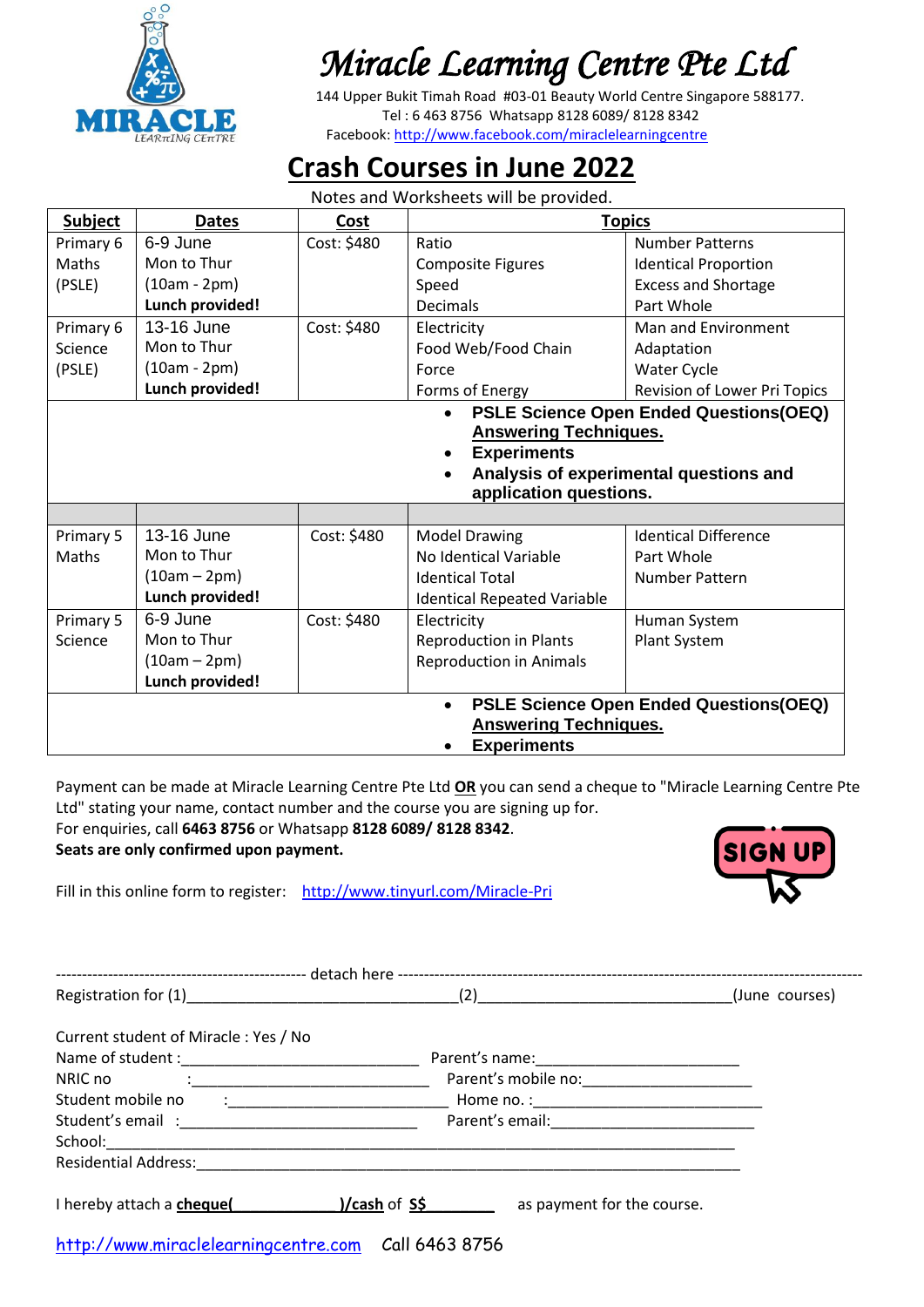

 144 Upper Bukit Timah Road #03-01 Beauty World Centre Singapore 588177. Tel : 6 463 8756 Whatsapp 8128 6089/ 8128 8342 Facebook:<http://www.facebook.com/miraclelearningcentre>

| LEARπING CEπTRE<br>2022 JUNE HOLIDAY CLASSES FOR 'Primary School' |                                                                |                                                                                                                                                                                                                                                                                                                                                                     |                                                                                                                                                                                                                                                                   |
|-------------------------------------------------------------------|----------------------------------------------------------------|---------------------------------------------------------------------------------------------------------------------------------------------------------------------------------------------------------------------------------------------------------------------------------------------------------------------------------------------------------------------|-------------------------------------------------------------------------------------------------------------------------------------------------------------------------------------------------------------------------------------------------------------------|
| Subject/<br><b>Level</b>                                          | Date/Time                                                      | <b>Description</b>                                                                                                                                                                                                                                                                                                                                                  | <b>Teacher</b>                                                                                                                                                                                                                                                    |
| Primary 6<br><b>Maths</b><br>(PSLE)                               | 6-9 June<br>Mon to Thur<br>$(10am - 2pm)$<br>Lunch provided!   | A course covering major topics from P3-<br>P6. A complete revision for PSLE.<br>Exercises and practices are included.<br>Focus on heuristic problem solving of<br>challenging questions.                                                                                                                                                                            | A former teacher with the MOE,<br>Mdm Song has been tutoring<br>for more than 20 years<br>nurturing students of varied<br>learning abilities to optimize<br>their potential.                                                                                      |
| Primary 6<br>Science<br>(PSLE)                                    | 13-16 June<br>Mon to Thur<br>$(10am - 2pm)$<br>Lunch provided! | A course covering major topics from P3-<br>P6. A complete revision for PSLE.<br>Challenging exercises and practices are<br>included.<br>Keywords will be emphasized and<br>challenging questions will be provided.<br><b>PSLE Science Open Ended</b><br>Questions(OEQ) Answering<br>Techniques.<br>Analysis of experimental questions<br>and application questions. | With fairly strong maternal<br>instinct and equipped with<br>years of managing children,<br>Mdm Song naturally draws the<br>students particularly with her<br>patience and pleasant<br>disposition.                                                               |
| Primary 5<br><b>Maths</b>                                         | 13-16 June<br>Mon to Thur<br>$(10am - 2pm)$<br>Lunch provided! | A course covering major topics from P3-<br>P <sub>5</sub> .<br>Exercises and practices are included.<br>Focus on heuristic problem solving of<br>challenging questions.                                                                                                                                                                                             | Mrs. Lim is an ex-school<br>teacher with twenty years of<br>teaching experience,<br>specialising in Math and<br>Science.                                                                                                                                          |
| Primary 5<br>Science                                              | 6-9 June<br>Mon to Thur<br>$(10am - 2pm)$<br>Lunch provided!   | A course covering major topics from P3-<br>P <sub>5</sub> .<br>Challenging exercises and practices are<br>included.<br>Keywords will be emphasized and<br>challenging questions will be provided.<br><b>PSLE Science Open Ended</b><br><b>Questions(OEQ) Answering</b><br>Techniques.                                                                               | She is familiar with PSLE<br>syllabus and is able to identify<br>student's learning gap and has<br>different strategy for strong and<br>weak students. She is very<br>careful and detailed. She puts<br>in her best effort to ensure all<br>her students do well. |

\*Classes will commence only if there are 5 or more students. **Seats are only confirmed upon payment.**

#### **Who should attend?**

- All Primary 5 and 6 students.
- Students who need a quick revision and consolidation of facts for Primary Maths and Science.

#### **Why you should attend?**

- Put in minimum work and get maximum results.
- Saves time since there is emphasis on the main points of the chapter. Revision and explanation of all the concepts. NOTES will be provided.
- Easy to understand explanations and concise teaching. Learn from the expert and have all your doubts cleared. Visit www.miraclelearningcentre.com for more details and registration form**!**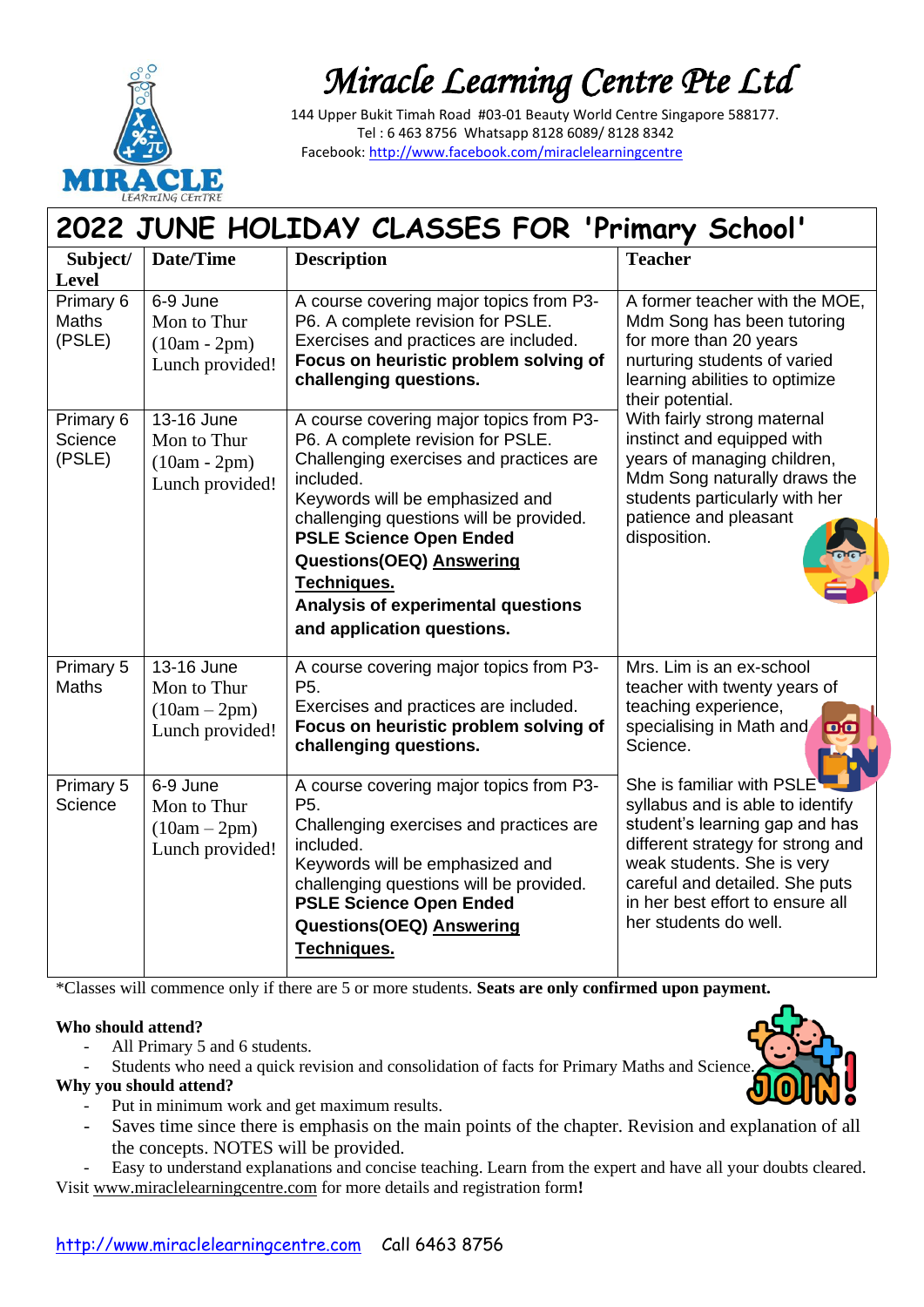

 144 Upper Bukit Timah Road #03-01 Beauty World Centre Singapore 588177. Tel : 6 463 8756 Whatsapp 8128 6089/ 8128 8342 Facebook:<http://www.facebook.com/miraclelearningcentre>

## **Crash Courses in June 2022**

Notes and Worksheets will be provided.

| <b>Subject</b>   | <b>Dates</b>           | Cost        | <b>Topics</b>                |                              |
|------------------|------------------------|-------------|------------------------------|------------------------------|
| Sec <sub>4</sub> | 6 to 10 June           | 5 days      | <b>Monday: Trigonometry</b>  | Thursday: Probability        |
| <b>E</b> Maths   | (Mon to Fri)           | Cost: \$750 | Tuesday: Circles and Curves  | Friday: Vectors              |
| (in 2022)        | 9am-2pm                |             | <b>Wednesday: Statistics</b> |                              |
|                  | (1hr break)            | 1 day       |                              |                              |
|                  | <b>Lunch provided!</b> | Cost: \$160 |                              |                              |
| Sec <sub>4</sub> | 13 to 17 June          | 5 days      | <b>Monday: Trigonometry</b>  | Thursday: Differentiation    |
| <b>A Maths</b>   | (Mon to Fri)           | Cost: \$750 | Tuesday: Trigonometry        | Friday: Integration          |
| (in 2022)        | 9am-2pm                |             | Continuation and Logarithm   |                              |
|                  | (1hr break)            | 1 day       | Wednesday: Linear Law and    |                              |
|                  | <b>Lunch provided!</b> | Cost: \$160 | Circles                      |                              |
|                  |                        |             |                              |                              |
|                  |                        |             |                              |                              |
| Sec <sub>4</sub> | 6 to 10 June           | 5 days      | Monday: Mole Concept         | Thursday: Electrolysis       |
| Chem             | (Mon to Fri)           | Cost: \$750 | Tuesday: Acids, Bases, Salts | Friday: Organic Chemistry    |
| (in 2022)        | 9am-2pm                |             | Wednesday: Metals and        | (Alkane, Alkene, Alcohol,    |
|                  | (1hr break)            | 1 day       | Periodic Table               | Acids, Esters)               |
|                  | <b>Lunch provided!</b> | Cost: \$160 |                              |                              |
|                  |                        |             |                              |                              |
| Sec <sub>4</sub> | 20 to 24 June          | 5 days      | <b>Monday: Kinematics</b>    | <b>Thursday: Electricity</b> |
| <b>Physics</b>   | (Mon to Fri)           | Cost: \$750 | Tuesday: Dynamics and        | Friday: Electromagnetism     |
| (in 2022)        | 9am-2pm                |             | <b>Moments</b>               | and Electromagnetic          |
|                  | (1hr break)            | 1 day       | Wednesday: Light             | Induction                    |
|                  | <b>Lunch provided!</b> | Cost: \$160 |                              |                              |

(1day = 2 lessons)

Payment can be made at Miracle Learning Centre Pte Ltd **OR** you can send a cheque to "Miracle Learning Centre Pte Ltd" stating your name, contact number and the course you are signing up for.

For enquiries, call **6463 8756** or Whatsapp **8128 6089/ 8128 8342**.

**Seats are only confirmed upon payment.**

Fill in this online form to register: <http://www.tinyurl.com/Miracle-Sec4>

------------------------------------------------ detach here -----------------------------------------------------------------------------------------  $\Gamma$  (2)  $\Gamma$  (June courses)

Current student of Miracle : Yes / No

| Name of student:            |                                                   |
|-----------------------------|---------------------------------------------------|
| NRIC no                     | Parent's mobile no:                               |
| Student mobile no           | <u> 1980 - Jan Alexandri, manazarta politik (</u> |
| Student's email:            | Parent's email:                                   |
| School:                     |                                                   |
| <b>Residential Address:</b> |                                                   |
| I hereby attach a chequel   | )/cash of S\$<br>as payment for the course.       |